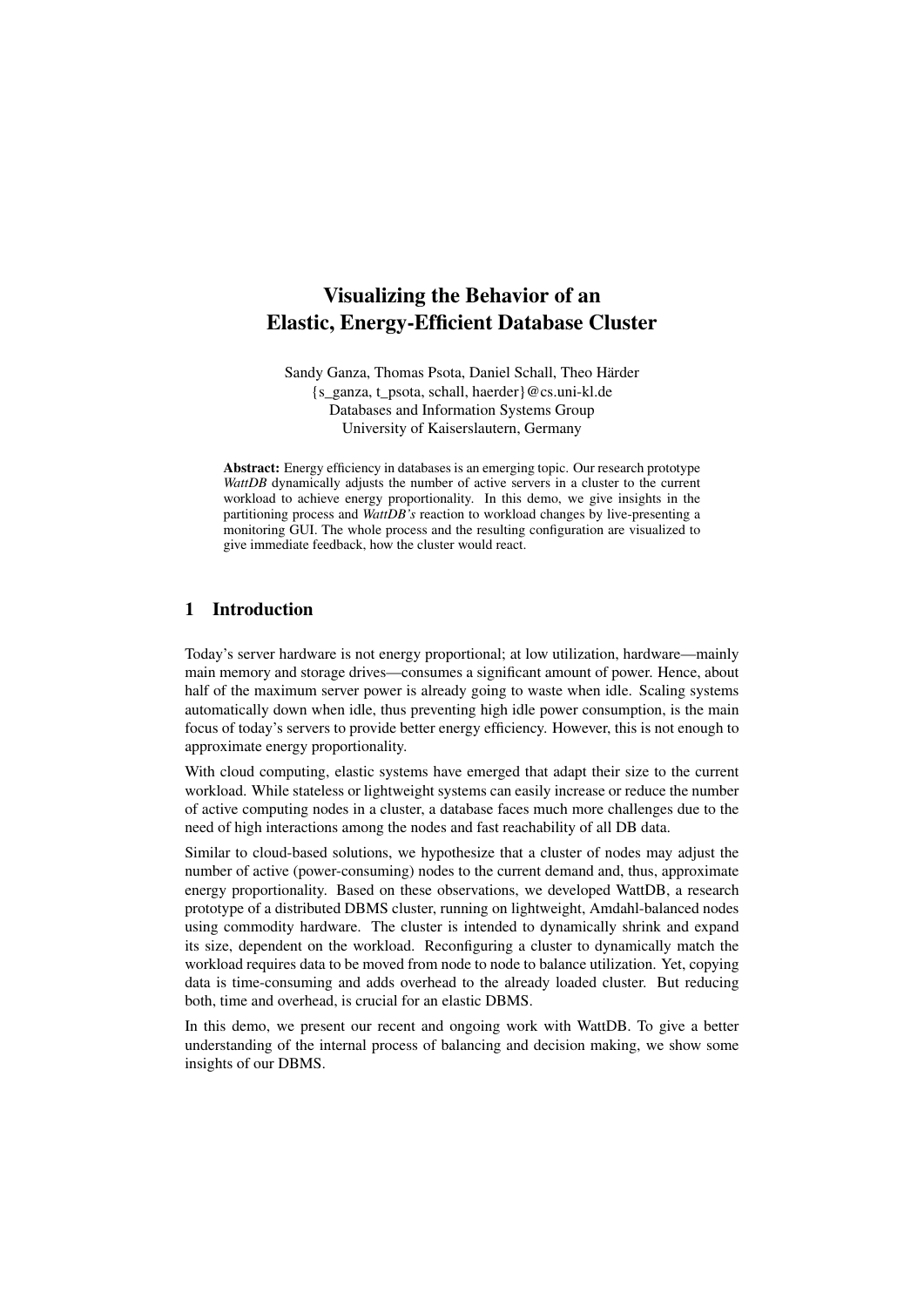<span id="page-1-0"></span>

# 2 The WattDB Approach

Traditional clustered DBMSs do not dynamically adjust their size (in terms of the number of active nodes) to their workload. Hence, scale-out to additional nodes is typically supported, whereas the opposite functionality, shrinking the cluster and centralizing the processing—the so-called scale-in—, is not. Recently, with the emergence of clouds, a change of thinking occurred and dynamic solutions became a research topic. To test our hypothesis of an elastic, energy-proportional DBMS, that dynamically scales out and back in and that supports SQL query processing with ACID properties, we developed *WattDB*.

The smallest configuration of WattDB is a single server, hosting all database functions and acting as endpoint to DB clients. This server is called *master node*. DB objects (tables, partitions) and query evaluation can be offloaded to arbitrary nodes in the cluster to relieve overloaded nodes, but the master will always act as the coordinator and client endpoint.

To run queries on a cluster of nodes, distributed query plans are generated at the master node. Except data access operators which need local access to the database's records, all query operators can be placed on remote nodes. Running query operators on a single node does not involve network communication among query operators, because all records are transferred via main memory. In contrast, distributing operators implies shipping of records among nodes and, hence, introduces network latencies. Additionally, the bandwidth of the Gigabit Ethernet, which we are using for our experiments, is relatively small, compared to memory bandwidth.

The master node is coordinating the whole cluster. It is globally optimizing the query plans, whereas regular nodes can locally optimize their part of the plan. Furthermore, it takes nodes on- and offline and decides when and how DB tables are (re)partitioned.

Every node is monitoring its utilization: CPU, memory use, network I/O, and disk utilization (storage and IOPS). Additionally, performance-critical data is collected for each DB partition, i. e., CPU cycles, buffer page requests, and network I/O. With these figures, we can correlate the observed utilization of cluster components to (logical) DB entities.

The master checks the incoming performance data to predefined thresholds—with both upper and lower bounds. If an overloaded component is detected, it will decide where to distribute data and whether to power on additional nodes and resume their cluster participation. Similar, underutilized nodes trigger a scale-in protocol, i. e., the master will distribute the data (processing) to fewer nodes and shutdown the nodes currently not needed.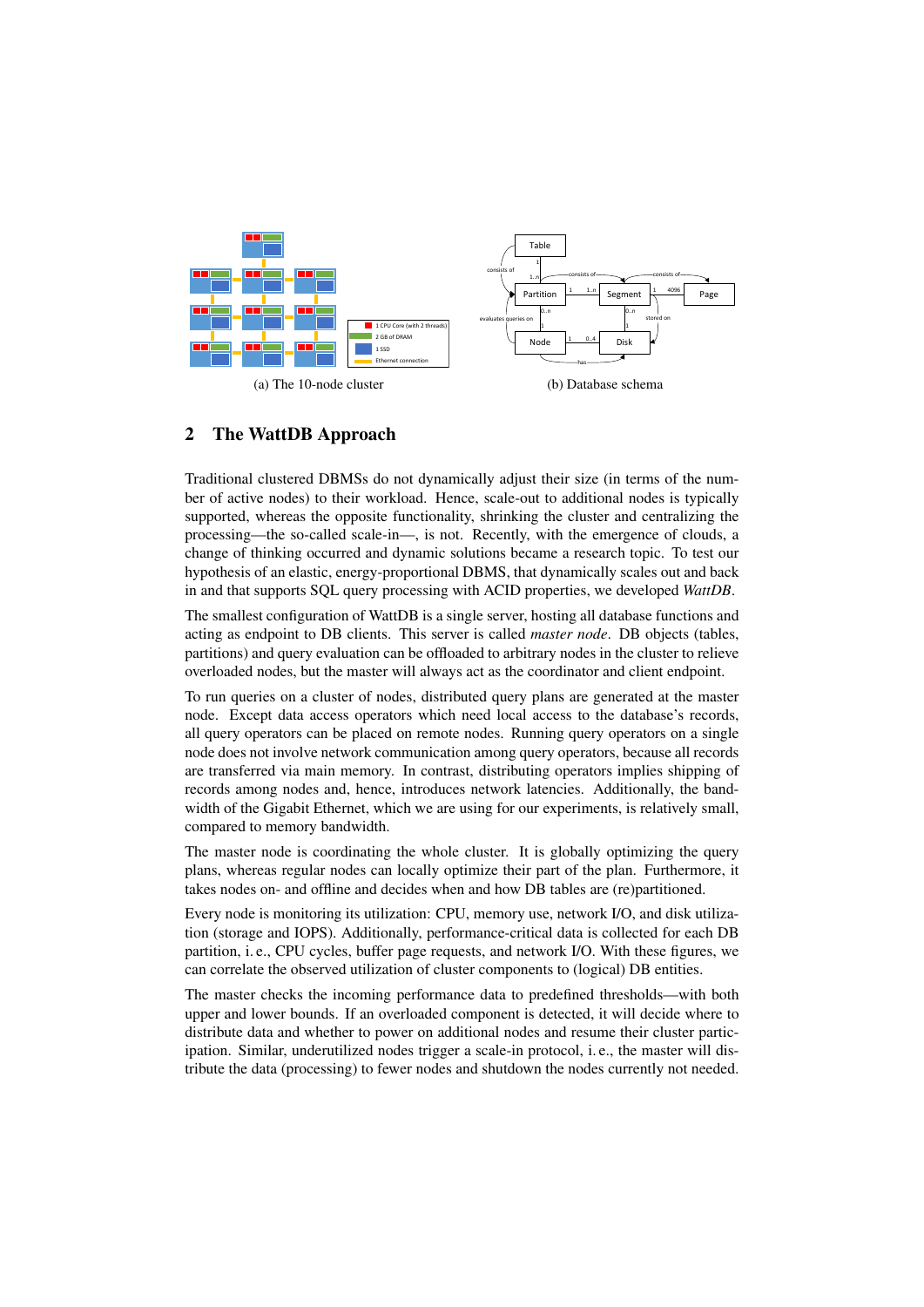In WattDB, we provide different policies regarding the scale-out behavior. First, each node in the cluster stores data on local disks to minimize network communication. If storage space of a node is in short supply, DB partitions are split up on nodes with free space. In this way, it tries to keep the I/O rate for each storage disk in a certain range. Underutilized disks are eligible for additional data—either newly generated by INSERT operations or migrated from overloaded disks. Utilization among storage disks is first locally balanced on each node, before an allocation of data from/to other nodes is considered. Third, each node's CPU utilization should not exceed the upper bound of the specified threshold (80%) for more than short utilization spikes. As soon as this bound is violated on a node for longer than one minute, WattDB first tries to offload query processing to underutilized nodes.<sup>[1](#page-2-0)</sup> If the overload situation cannot be resolved by redistributing the query load, the current data partitions and their node assignments are reconsidered. When a partition causing the overload is identified, it is split according to the partitioning scheme applied, where affected segments are moved to other nodes [\[SH15\]](#page-3-0). For underutilized nodes, an inverse approach is needed. A scale-in protocol is initiated, which quiesces the involved nodes from query processing and shifts their data partitions to nodes currently having sufficient processing capacity.

Similar rules exist for network and memory utilization, e. g., if the working sets of the transactions become too big for the DB buffer, repartitioning is triggered. The master makes decisions based on the current workload, the course of utilization in the recent past, and the expected future workloads [\[KHH12\]](#page-3-1). Additionally, workload shifts can be user-defined to inform the cluster of an expected change in utilization.

WattDB utilizes a rather simplistic DB schema with logically partitioned tables. A *table* is a purely logical construct in WattDB. Its metadata (column definitions, partitioning scheme) is maintained on the master node. Each table is composed of k *horizontal partitions*, each belonging to a specific node, responsible for query evaluation, data integrity (logging), and access synchronization (locking). Each partition contains 1 to m *segments* (of 32 MB), which are physical units of storage. Each segment is located on a local disk to reduce access latencies. Partitions are by default index-organized [\[Sea00\]](#page-3-2) w. r. t. the primary key and can be supported by additional, secondary indexes. Fig. [1b](#page-1-0) clarifies these terms and their relationships.

To facilitate speedy rebalancing, we have implemented *physiological partitioning* [\[SH15\]](#page-3-0) to be able to quickly repartition the cluster in case of workload imbalances. With physiological partitioning, each segment is a self-contained subpartition, including a defined primary-key range. The partition's metadata only stores a list of segments with their respective primary-key ranges. Therefore, segments can be detached from one partition and copied to another node, with minimal impact to query processing. Since segments are selfcontained, no outside references need to be changed during rebalancing, except updating metadata in the partition and on the master. We have experimentally verified the advantages of physiological partitioning vs. other approaches and conclude that our system is well-suited for an elastic DB cluster. Yet, details about the repartitioning process inside the master node cannot be discussed here [\[SH15\]](#page-3-0). In this demo, we exhibit how physiological partitioning allows the master to quickly rebalance the cluster.

<span id="page-2-0"></span><sup>&</sup>lt;sup>1</sup>This works well for operators like **SORT**, **GROUP**, and **AGGREGATE**.